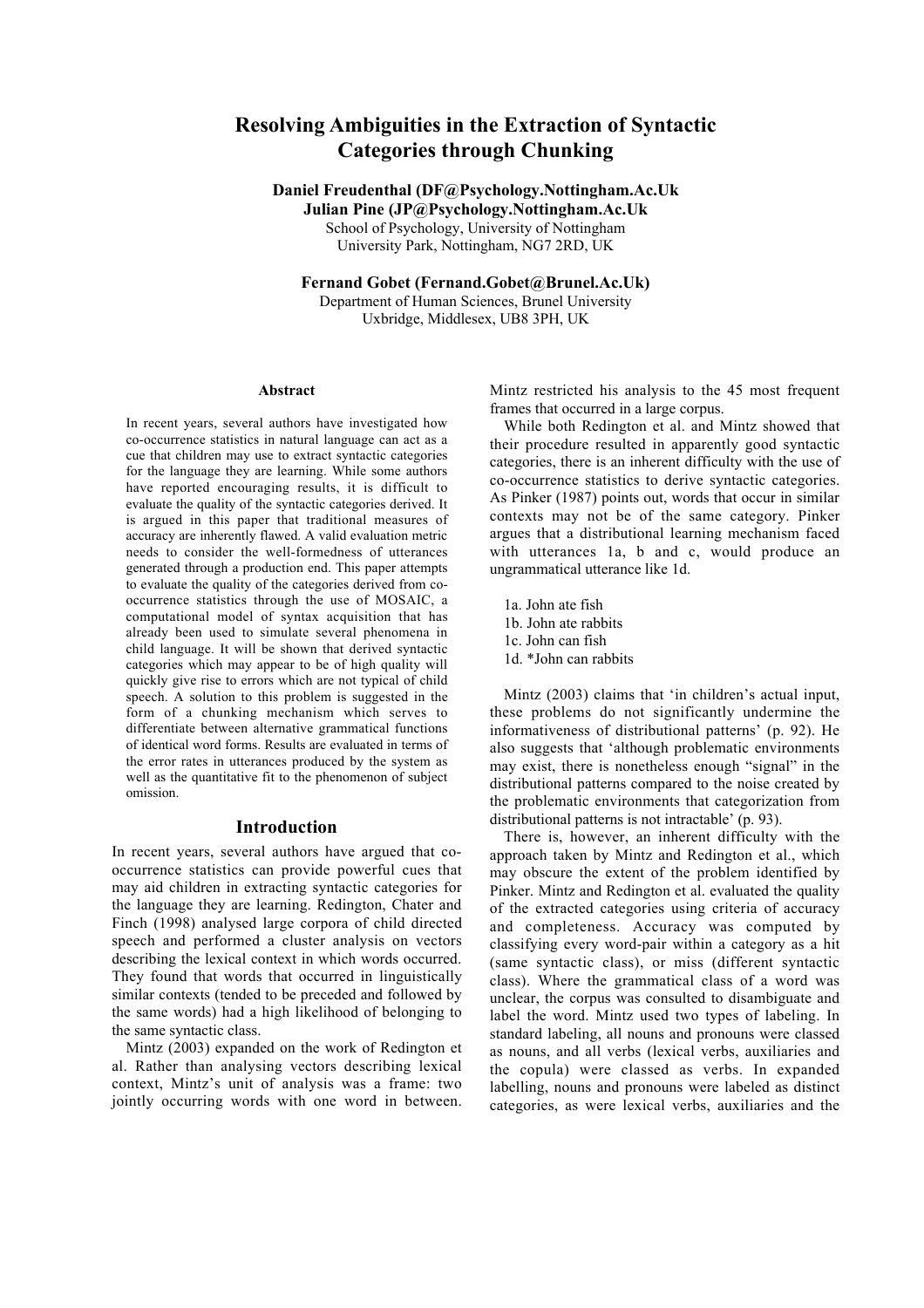copula. While Mintz achieved high levels of accuracy with both types of labelling, closer inspection of his categories reveals that they may not be as accurate as his analyses suggest. One of Mintz's verb categories contains verbs in present tense and past tense as well as progressive particles, verbs that can and cannot be used in an imperative frame, and verbs such as *do* and *have* that can be used both as a main verb and as an auxiliary.

This heterogeneity of the derived word classes may not appear problematic since neither Mintz nor Redington et al. concern themselves with production (Mintz views the process of extracting distributional categories as a precondition for a (relatively unspecified) process of bootstrapping into a parametrized universal grammar). When one considers how the extracted categories might be used in production, however, it quickly becomes apparent that heterogeneous word classes will result in utterances that deviate considerably from child speech. The simplest way in which a child producing speech could use the categories arrived at through a distributional analysis of the input is by considering the members of a category as equivalent. That is, if words *a* and *b* occur in the same category, the child may simply substitute *a* for *b* in a context where it knows *b* has occurred. Taking the words *do*, *have* and *put* (which were classed together in Mintz's analysis) as an example, such a substitution mechanism will result in (clearly incorrect) utterances such as *Do you got an ice-cream* and *Put you want a drink*.

It is argued here that when syntactic categories derived from co-occurrence statistics are used to generate speech, more subtle problems emerge that are not apparent with the use of an evaluation metric based on a researcher's intuition about a word's syntactic class. These problems become especially apparent in detailed quantitative simulations of child data, where seemingly correct substitutions may drastically affect the fit to actual child data. This became clear when Freudenthal, Pine & Gobet (2002a) used MOSAIC, a computational model of syntax acquisition which utilizes co-occurrence statistics to substitute phrases that occurred in similar contexts, to simulate the phenomenon of subject omission and the associated verb phrase length effect (Bloom, 1990). This phenomenon revolves around the fact that there is a stage in development where children produce subjectless utterances such as *Want a cookie*. While the model simulated the general pattern of results, it tended to overestimate the levels of subject omission. One of the reasons for this was that, in order to identify ungrammatical subjectless utterances, the analyses were restricted to utterances containing 'non-imperative verbs'. Since MOSAIC tended to substitute nonimperative verbs for imperative verbs it generated a relatively high number of subjectless utterances. The

reason why these verbs were substituted was that both verb types were linked because they both occur in nonimperative frames. While their substitution in imperative frames did result in child-like utterances, the substitution rate was too high to allow a good quantitative fit to the data. This type of problem is not apparent in an approach that simply extracts syntactic categories and does not use a production end to generate utterances.

Thus, the main cause of problematic substitutions is that a substitution that is correct in one context is incorrect in another context. This paper aims to show that one possible solution to this problem is to compute co-occurrence statistics over longer units. Redington et al. considered longer contexts (two or three words preceding and following the target word), and found this did not improve the quality of their syntactic categories. This paper investigates a different approach, inspired by the well-established chunking theory (Chase & Simon, 1973; Gobet et al., 2001).

A new version of MOSAIC has been developed which incorporates a novel chunking mechanism $\mathbf{m}^{\mathsf{T}}$ which results in frequent phrases being treated as one unit. One consequence of this is that single words that have been chunked up will no longer be substituted unless when substituted as part of a chunk. It will be shown that this mechanism decreases the amount of unwanted as well as incorrect substitutions, resulting in a decreased overall error rate as well as a better fit to the phenomenon of subject omission.

The remainder of this paper is organized as follows. Firstly, MOSAIC and its chunking mechanism will be described. MOSAIC will be trained on corpora of child directed speech while the parameter governing chunking frequency is manipulated. In order to provide an evaluation of the quality of the output, a sample of generated utterances is judged against criteria of 'wellformedness'. The output is also compared to actual child speech, which is analysed with respect to the phenomenon of subject omission.

# Simulating Language Acquisition in MOSAIC

MOSAIC has already been used to simulate several phenomena in child speech. Earlier versions have been used to simulate the Verb-Island phenomenon (Jones, Gobet & Pine, 2000; negation errors (Croker, Pine & Gobet, 2003) the Optional Infinitive phenomenon in Dutch, Spanish and English (Freudenthal, Pine & Gobet, 2002a, 2003, in preparation), as well as phenomena related to subject omission in English Freudenthal, Pine & Gobet 2002b). Whilst the version

Earlier versions of MOSAIC employed a chunking mechanism as well. The novel chunking mechanism differs from this in that chunks can now occur at the primitive level.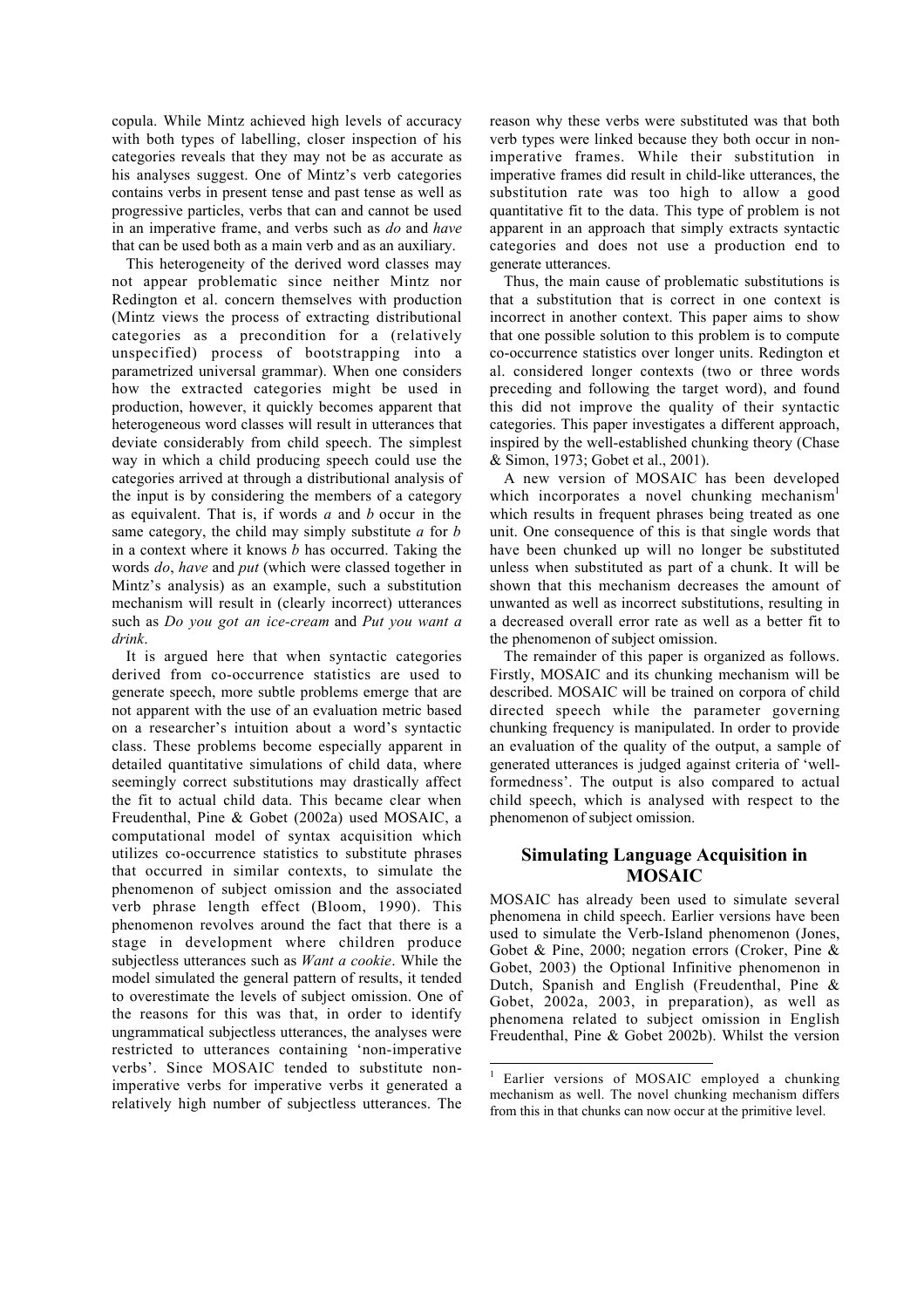used for the simulations discussed here has changed from the earlier simulations, the main theoretical underpinning of the model remains the same. The basic tenet of the model is that the learning of language is a performance-limited process which is heavily weighted towards the most recent elements in the speech stream (i.e., which has an utterance final bias). Several authors have argued that children are better at learning material that occurs towards the end of the utterance (Shady & Gerken, 1999; Wijnen et al., 2001).

MOSAIC learns from orthographically coded input, with whole words being the unit of analysis. The model is a simple discrimination net (an n-ary tree) which is headed by a root node. At the start of learning the discrimination net consists of just the root node. More nodes (encoding words or phrases) are added as the model is shown more utterances. An important requirement for nodes to be added is that whatever follows the word to be encoded in the input must already have been encoded in the model. That is, the model will only learn a new word when it has already encoded the rest of the utterance. Thus, while the model processes utterances from left to right, it builds up its representation of the utterances it receives by starting at the end of the utterance, and slowly working its way to the beginning<sup>2</sup>. The probability of creating a node in MOSAIC is given by the following formula:

$$
NCP = \left(\frac{1}{1 + e^{m - u/c}}\right)^{\sqrt{d}}
$$

where: NCP = Node Creation Probability

 $m = a$  constant, set to 20 for these simulations.

 $c =$ corpus size.

- $u =$  total number of utterances seen.
- $d =$  distance to the end of the utterance.

The formula results in a basic sigmoid curve (when plotted as a function of the number of utterances the model has seen). The formula contains the size of the corpus and the total number of utterances seen. The size of the corpus is included because the size of the available input corpora differs considerably. The use of the term  $(m - u/c)$  ensures that after n presentations of the complete input corpus the Node Creation Probability is identical for corpora of different sizes. The 'distance to the end of the utterance' in the exponent causes material that occurs near the beginning of the utterance to have a lower likelihood of being encoded than material that occurs near the end. This effect decreases as the model sees more input. Since learning in MOSAIC is slow, the input corpus is fed through the model several times, so that output of increasing average length can be generated after consecutive exposures to the input corpus.

# Production of Novel Utterances

Utterance production in MOSAIC involves outputting all the utterances the model has encoded. However, the output that MOSAIC produces consists of more than the input it has seen. MOSAIC has a mechanism for linking words or phrases that have occurred in similar contexts. All nodes being traversed when processsing input are deposited into a buffer of limited size reflecting the most active/recently encountered input. The nodes in the buffer are then compared with respect to their preceding and following context. When the overlap between two nodes is sufficiently high (more than 20% of both the context that preceded and followed the target node are the same), a *generative link* is created between them. The contents of nodes that are linked can be substituted for each other when the model produces output. This mechanism allows MOSAIC to produce utterances that were not present in the input.

#### Chunking in MOSAIC

MOSAIC employs a chunking mechanism, which results in frequent multi-word phrases being treated as one unit. Nodes in the network contain a frequency slot, the value of which is increased every time that node is traversed when the net sorts an input utterance. The frequency of a node at one of the lower levels (nonprimitive nodes<sup>3</sup>) in the tree encodes the frequency of the entire phrase leading up to that node. Thus, if a node for *you* occurs underneath *do*, the frequency of that node encodes the number of times the phrase *do you* has been encountered. When the frequency of a nonprimitive node exceeds a pre-determined value, the node is chunked up with the node above it: the two nodes are merged into one node at the primitive level. Thus, in the above example the two nodes encoding the phrase *do you* will be merged into one node at the primitive level. The chunk is then propagated through the network; all occurrences of the phrase *do you* are chunked up. Nodes encoding chunks can be linked to other nodes encoding chunks (or words) in the same way that nodes encoding individual words are linked. When two nodes are chunked, it is no longer possible to substitute words for the individual words making up the chunk. Thus, the chunk *Do I* may be substituted for the

 <sup>2</sup> Earlier versions of MOSAIC simulated such an utterance final bias by restricting production to utterances that had appeared in sentence final position.

<sup>&</sup>lt;sup>3</sup> The distinction between nodes directly underneath the root node (primitive nodes) and those at lower levels (nonprimitive nodes) is an important one. Due to the structure of the discrimination net, primitive nodes encode all the context the word or phrase has been seen in (the 'global context'). Non-primitive nodes encode 'local context'.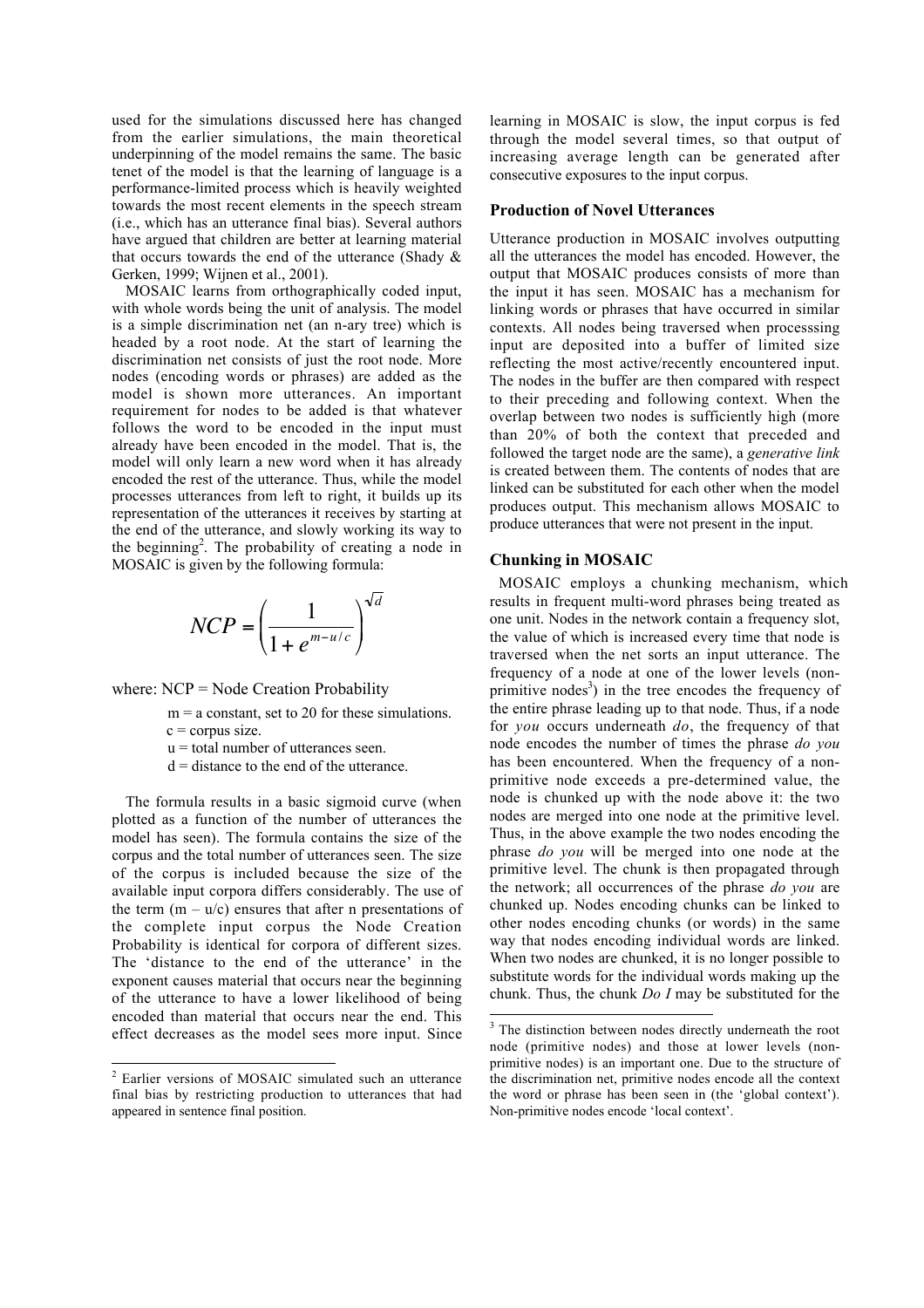chunk *Do you*, when they share sufficient context. However, should the words *I* and *you* be linked, they can be substituted in unchunked contexts, but not in chunks. In this way, chunking serves to differentiate different grammatical functions of the same word form: if the dummy modal *Do* is chunked with the subject *you*, it will no longer be substituted by verbs that are linked to *Do* by virtue of its occurrence as a main verb.

Chunking affects the substitution of words in two ways. Firstly, chunks themselves are deposited into the buffer, making phrases the target for the creation of generative links. Secondly, the context preceding and following a target node may be chunked up. Thus if the phrase *He goes into the house* contains the chunks *he goes* and *the house*, the context for the word *into* will be *he goes* and *the house* rather than *goes* and *the*. Chunking thus serves to increase the length of items considered for a generative link, as well as increase the context considered in the creation of a generative link.

The chunking mechanism also affects learning. If the model receives a novel input utterance containing a phrase that has been chunked up earlier, it will treat the phrase as a unit, rather than attempting to encode its constituent words separately.

### The Simulations

Simulations were run using two corpora of English (maternal) child-directed speech (those of Anne and Becky) taken from the Manchester corpus (Theakston, Lieven, Pine & Rowland, 2001) available through the CHILDES data-base (MacWhinney, 2000). The size of the input sets is approximately 33,000 and 24,000 utterances. Simulations were run using different levels of chunking. The models' output was analysed with respect to error rates and levels of subject omission.

#### Error rates

For the first simulation, models were trained with and without chunking for both children. For the chunked model, the chunking threshold (frequency required for a node to be chunked up) was set at 1/4 times the square root of the number of nodes in the net. The chunking threshold was expressed relative to the square root of the nodes in the net to ensure that the chunking rate was relatively constant over the development of the model. For all simulations, an output file was selected at an MLU (Mean Length of Utterance) of approximately 3.5

Next, a sample of 500 utterances from each of the output files was coded by two independent raters for the presence or absence of syntactic errors. Syntactic errors were defined as cases in which one or more of the substitutions made by the model resulted in an utterance that was grammatically incorrect (e.g. *Pegs find fallen down* from *Pegs have fallen down*). Note that this definition of syntactic errors is designed to exclude cases in which the model substituted a grammatically correct word into a sentence fragment (e.g. *My toys out*

v *Your toys out*) and cases in which the substitutions made by the model were semantically but not syntactically anomalous (e.g. *Shall I cut them with the puzzle?* v *Shall we cut them with the knife?*). The vast majority of the errors identified in this way fell into one of the following categories: word-class errors (e.g. *To vest on his tummy* v *To lie on his tummy*); subject-verb agreement errors (e.g. *They am sitting* v *I am sitting);* missing argument errors (e.g. *Putting the story* v *Reading the book*); errors involving the use of a verb with the wrong particle (e.g. *Shall we use her t-shirt off* v *Shall we take his dungarees off*); errors involving the use of a verb form with the wrong auxiliary (e.g. *I've just finish that off* v *You've just taken that off* ) and errors involving the use of a particular type of noun with the wrong determiner (e.g. *Put it on a sand* v *Put it on the sand*). Interestingly, virtually all of the errors falling into these categories seemed to involve either the substitution of a word from the wrong syntactic category for a word that is a member of two or more syntactic categories (e.g. the use of *vest* as a verb instead of *lie* which can be both a noun and a verb) or the substitution of a word from the correct syntactic category into a context in which that particular instance of the category is not permitted to occur (e.g. the use of the indefinite article *a* with a mass noun instead of the definite article *the* which can be used with both mass and count nouns in English). Note that these are precisely the kinds of errors that are likely to be hidden by the kind of evaluation metrics used in previous research using distributional learning mechanisms.

Agreement between the raters was high, at .93  $(Kappa = .74)$ . The results are shown in Table 1. Error rates are lower for the chunking models ( $X^2 = 40.70$ , *p*  $< .001$  for Anne, and  $X^2 = 5.42$ ,  $p < .05$  for Becky).

Table 1: Syntactic error rates for Anne and Becky's simulations at two levels of chunking.

| $\alpha$ . The distribution of $\alpha$ is the set of $\alpha$ is the distribution of $\alpha$ |             |          |
|------------------------------------------------------------------------------------------------|-------------|----------|
|                                                                                                | No chunking | Chunking |
| Anne                                                                                           |             | 07       |
| Becky                                                                                          |             |          |

However, a potentially confounding factor is that the unchunked models simply generate more novel utterances. It could therefore be argued that any mechanism that restricts the generativity of the model will reduce the error rate. In order to test this possibility, the generativity of the unchunked models was reduced by increasing the overlap parameter governing the creation of generative links to .25. This resulted in the proportion of novel utterances being similar to that in the chunked models. The error rate for Anne's model was reduced to .16, less than for the high generativity model  $X^2 = 4.15$ ,  $p < .05$ , but more than for the chunked version  $X^2 = 19.90$ ,  $p < .001$ . For Becky's model, the error rate was .23, not significantly different from the high generativity version  $X^2 < 1$ ,  $p < 1$ , and still higher than the chunked version  $X^2 = 4.44$ ,  $p < .05$ .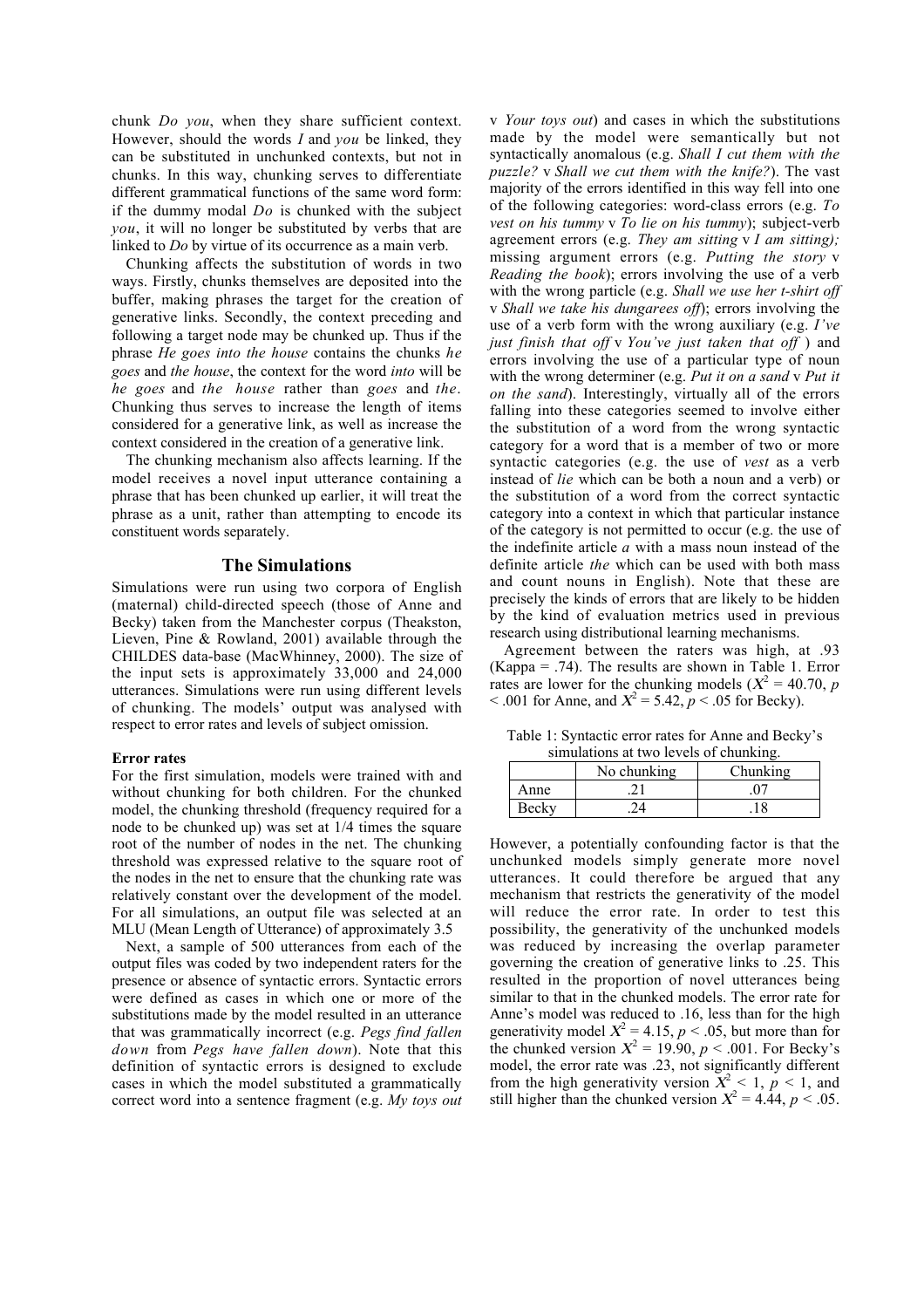Thus, the reduced error rates in the chunking version are not just a result of chunking reducing the proportion of generated utterances, but rather of chunking reducing unwanted substitutions. The reason why error rates remain higher than in the chunked version is that even at a high overlap percentage, some links may remain which give rise to errors. As the overall rate of generativity decreases, these undesirable links may even gain weight, and could conceivably even increase the error rate.

#### Subject omission

A second analysis assessed whether chunking can decrease the levels of subject omission. For these simulations, the chunking threshold was set to three levels: 4, 1, and .25 times the square root of the number of nodes in the net. These simulations are referred to as low, medium and high chunking, respectively.

In order to match the models' output to child speech, models were trained iteratively to match the MLU of the children at two points in time. The models' output was then compared against children's output with respect to the phenomenon of subject omission.

The analysis of the levels of subject omission was performed in the same way as in Bloom (1990), and Freudenthal, Pine and Gobet (2002b). Utterances were limited to those that Bloom identified as non-imperative (though the verb *see* was excluded from this list as it was not considered non-imperative). The analysis was restricted to declaratives. Double verb constructions and utterances containing the words *don't*, *no*, or *not* were excluded from the analysis.

The remaining utterances were scored with respect to the inclusion of a subject. Figure 1 shows the results for the children and the six simulations at two different MLUs. Model MLUs were matched as closely as possible to the children's MLUs.

Figure 1 shows that the fits for the simulations increase as the chunking rate increases. While the overall fits are not particularly good, the chunking mechanism appears to have been successful in avoiding unwanted substitutions, with the high chunking model providing the best fit at high MLU (particularly for Becky). It may be worth stressing that only one parameter in the chunking mechanism has been manipulated. Future work may suggest manipulations that result in a better fit.

#### Generative Chunks

While it could be argued that the main effect of the chunking mechanism is to reduce error by avoiding incorrect substitutions, it is worth pointing out that the chunking mechanism leads to different types of substitutions (and errors) as well. The reason for this is that chunks themselves can be linked (both to single words and other chunks). While a full analysis of the role of linked chunks is beyond the scope of this paper, some interesting examples can be given. In some of the high chunking models phrases like *I can* were linked to *Can I*, thus allowing the model to generate declaratives off questions and the other way round. Similarly, in one of the models the phrase *I wouldn't* was linked to *I don't want to*. The chunking mechanism thus aids in linking phrases as well as words that fullfil a similar grammatical role. The chunking mechanism resulted in some interesting errors as well. One of the simulations substituted *don't want to* for *want to*. While this resulted in some grammatical utterances, it also resulted in phrases like *Do you don't want to*. This is clearly a syntactic error. However, it is a type of error that children do occasionally make.



Figure 1a: Levels of subject provision for Anne and simulations



Figure 1b: Levels of subject provision for Becky and simulations.

# **Conclusions**

Several conclusions can be drawn from the simulations reported here. Firstly, in a global analysis of generated utterances, clear word class errors do occur, but not at very high rates. The problem identified by Pinker (1987) therefore does not appear to be particularly significant. However, when the analysis is restricted to a subset of the data (such as utterances containing nonimperative verbs), it becomes apparent that the fact that a simple distributional analysis does not pick up subtle differences between different verb classes can greatly affect the fit to child data. It was shown that the chunking mechanism was able to reduce the overall error rates as well as prevent the substitution of similar words in incorrect contexts.